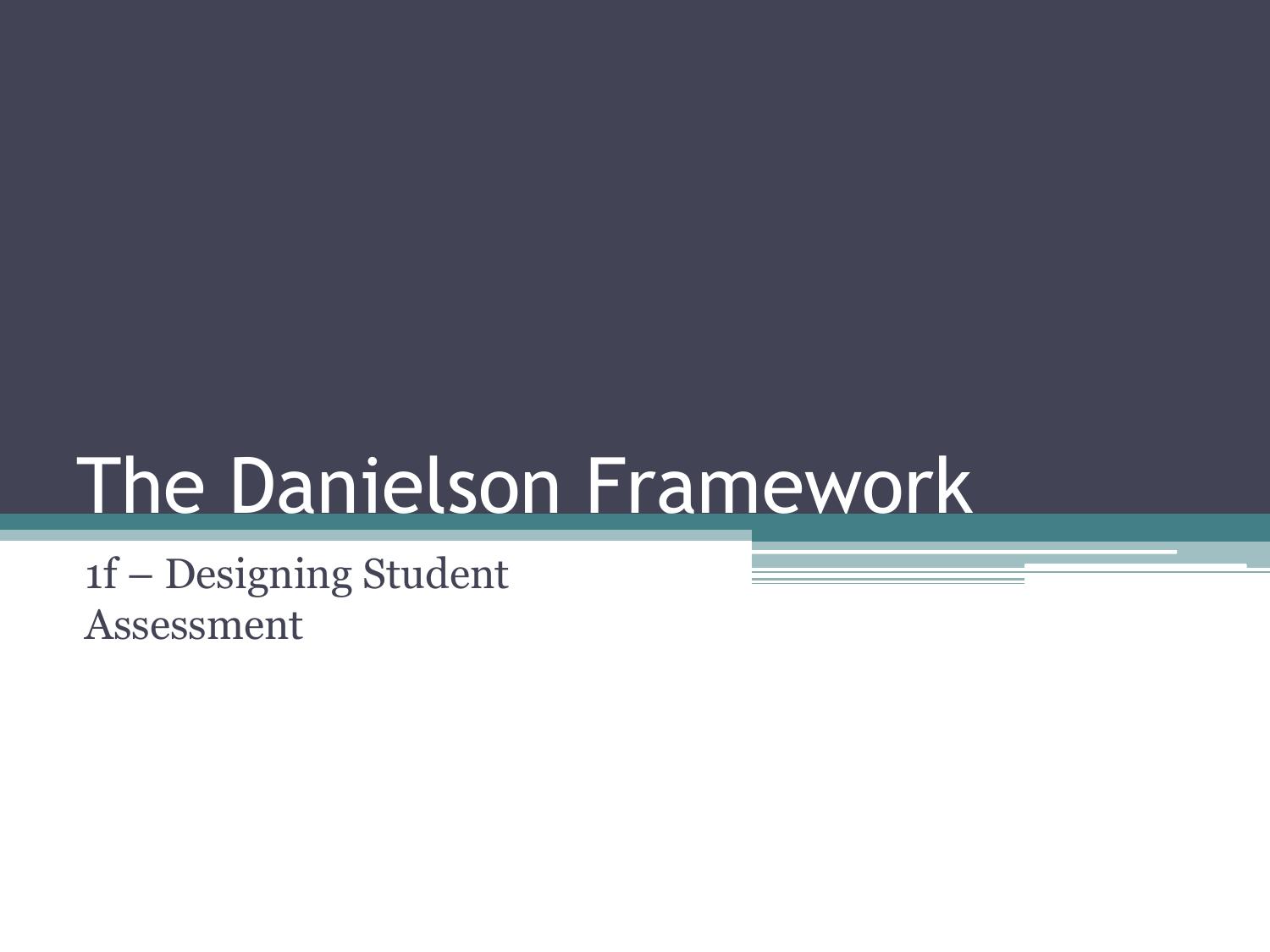# •Good teaching requires both assessment *of* learning and assessment *for* learning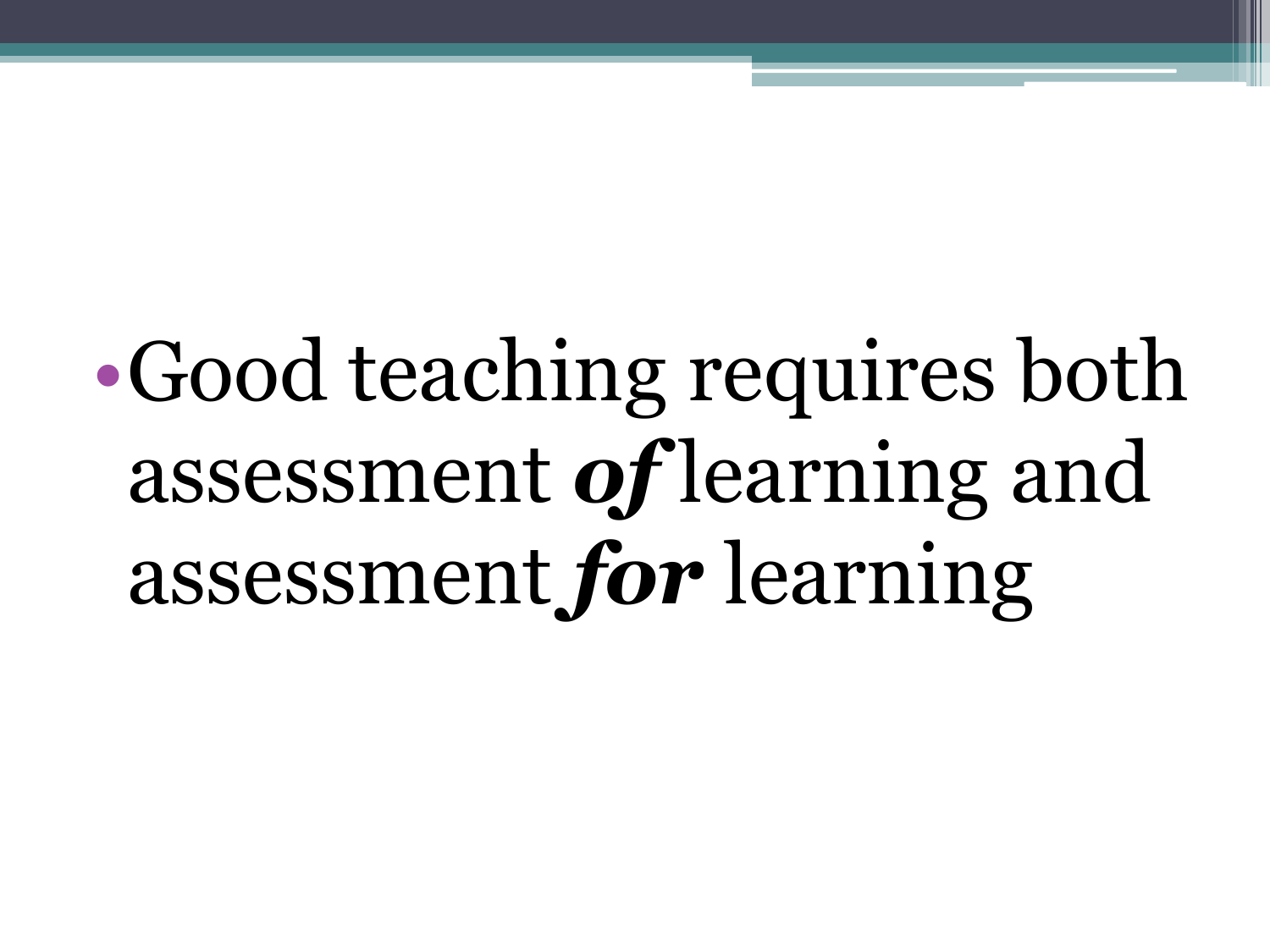### Assessment *of* learning

•Assessments of learning ensure that teachers know that students have learned the intended outcomes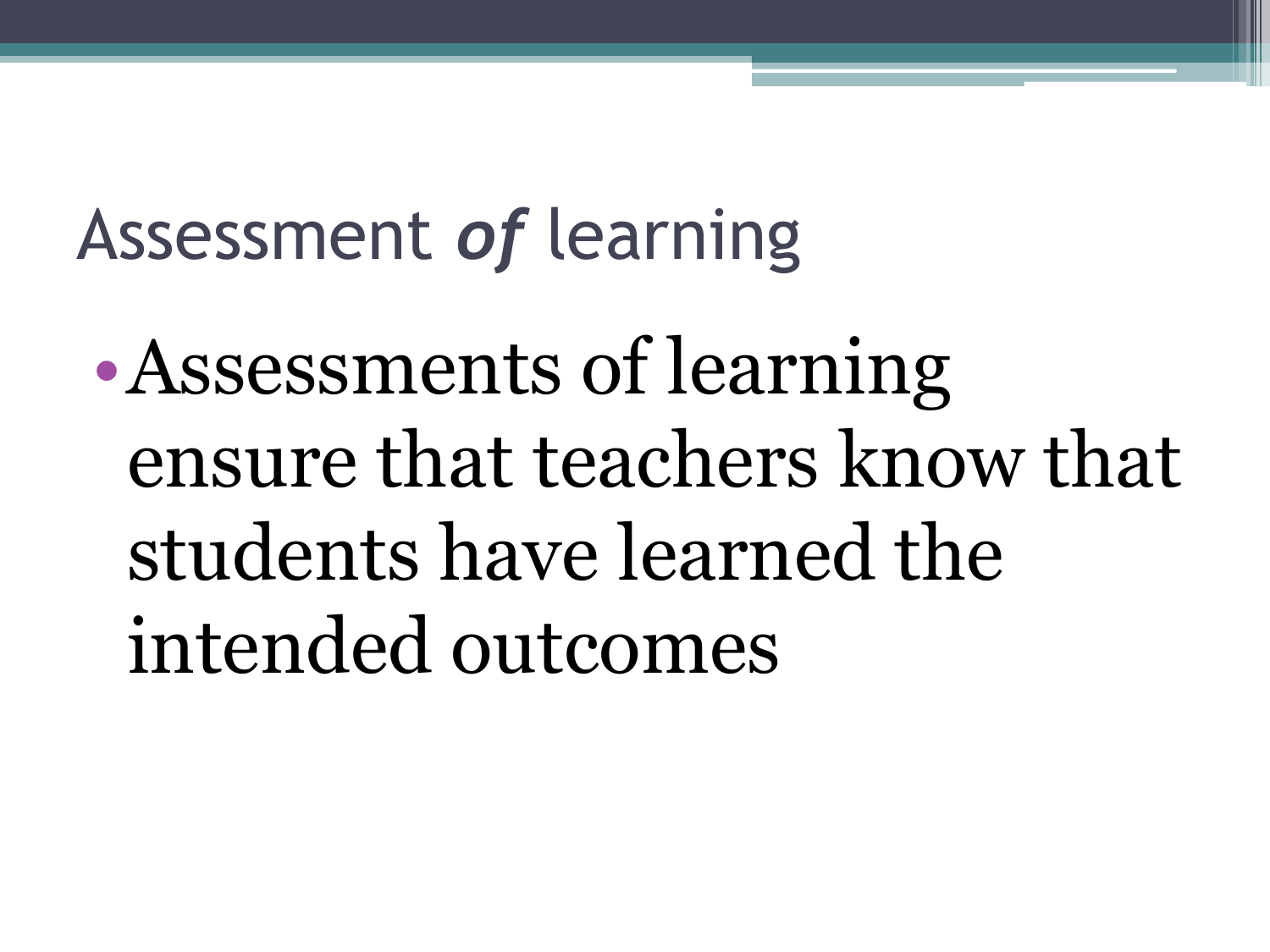### Assessment *of* learning

• These assessments must be designed in such a manner that they provide evidence of the full range of learning outcomes….That is the methods needed to assess reasoning skills are different from those for factual knowledge.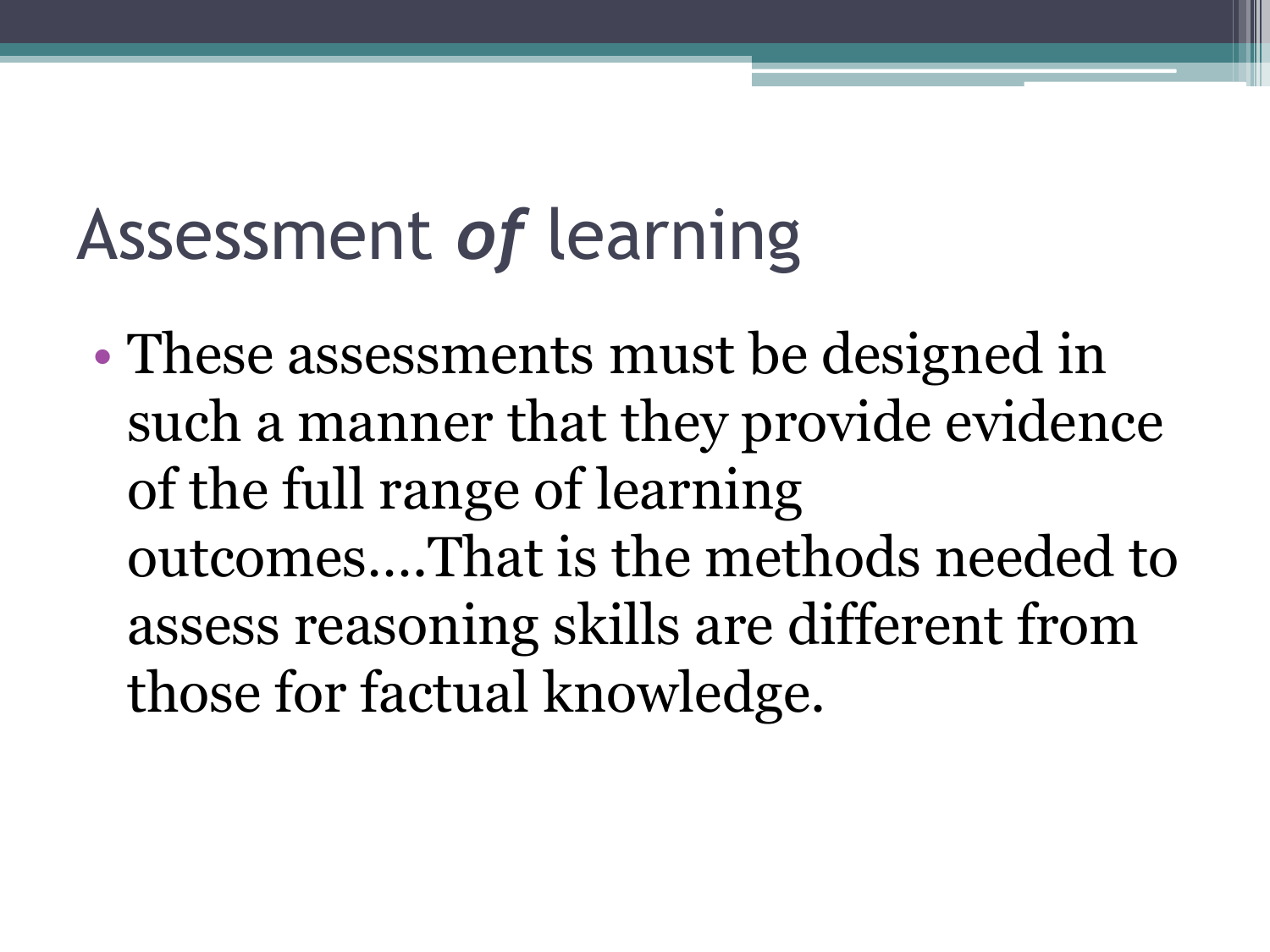### Assessment *of* learning

• Such assessments may need to be adapted to the particular needs of individual students to allow demonstration of understanding.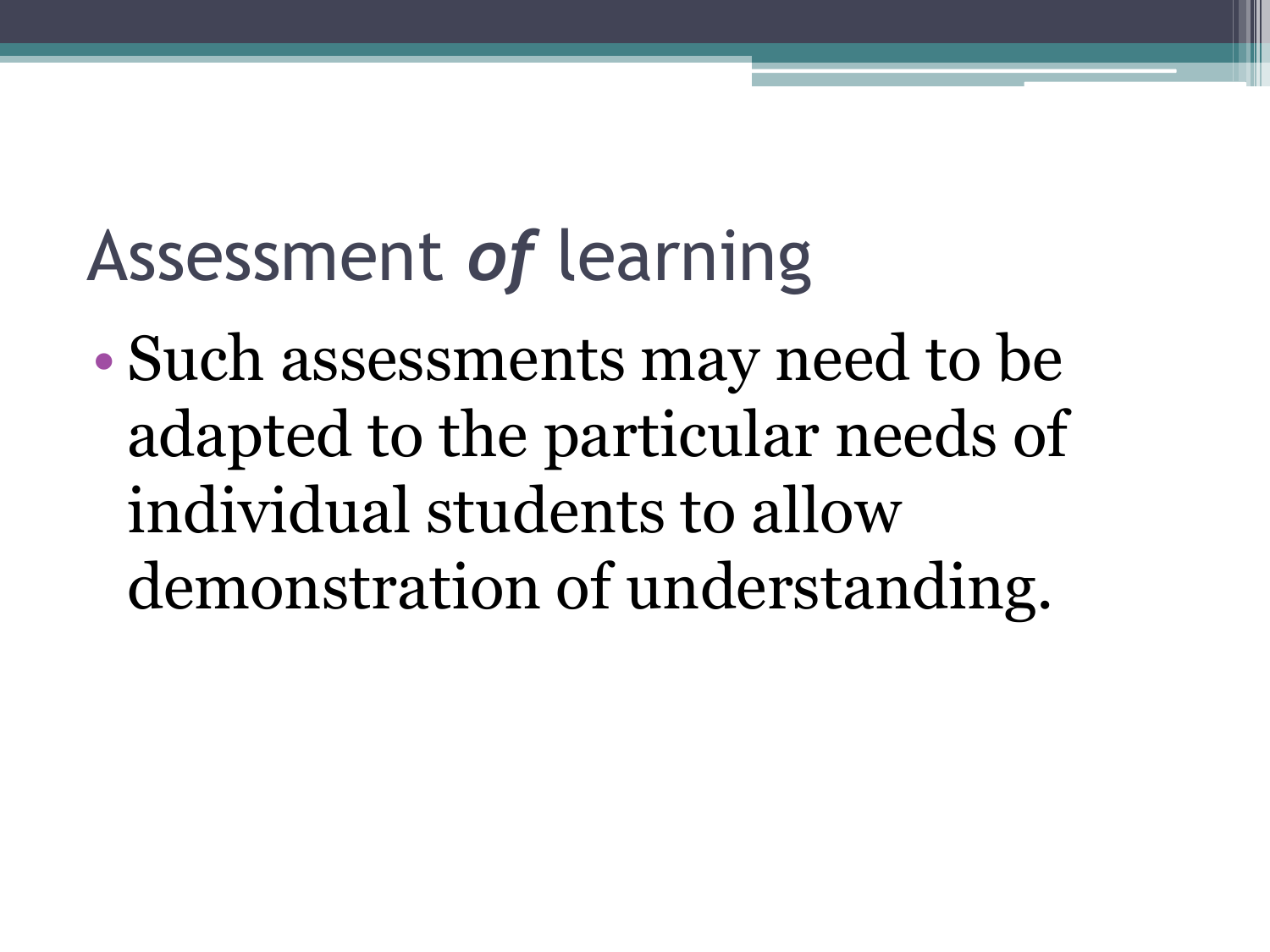# Assessment *for* learning

• Assessments for learning enables a teacher to incorporate assessments directly into the instructional process and to modify or adapt instruction as needed to ensure student understanding.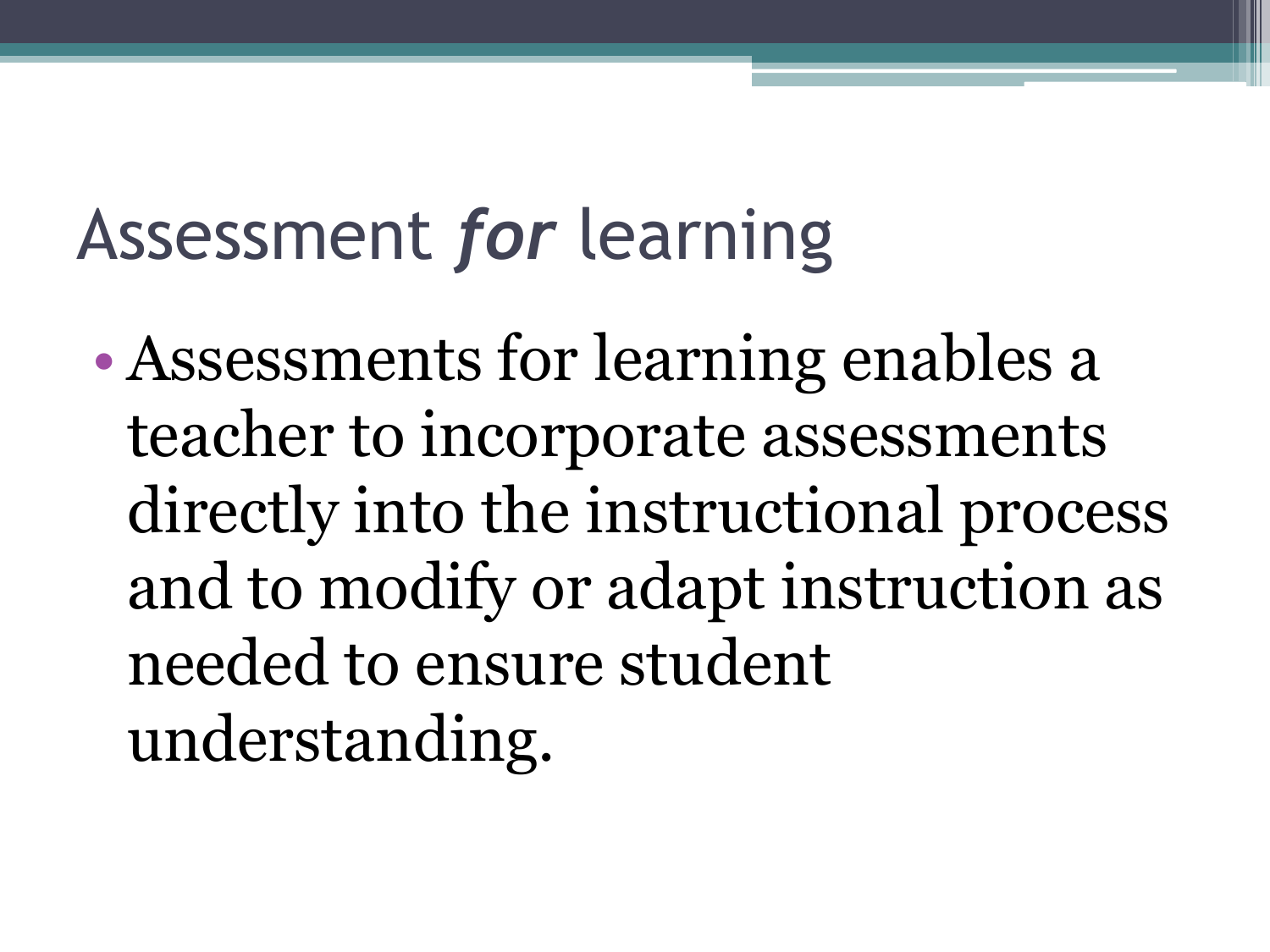### Assessment *for* learning

• Such assessments, although used during instruction, must be designed as part of the planning process.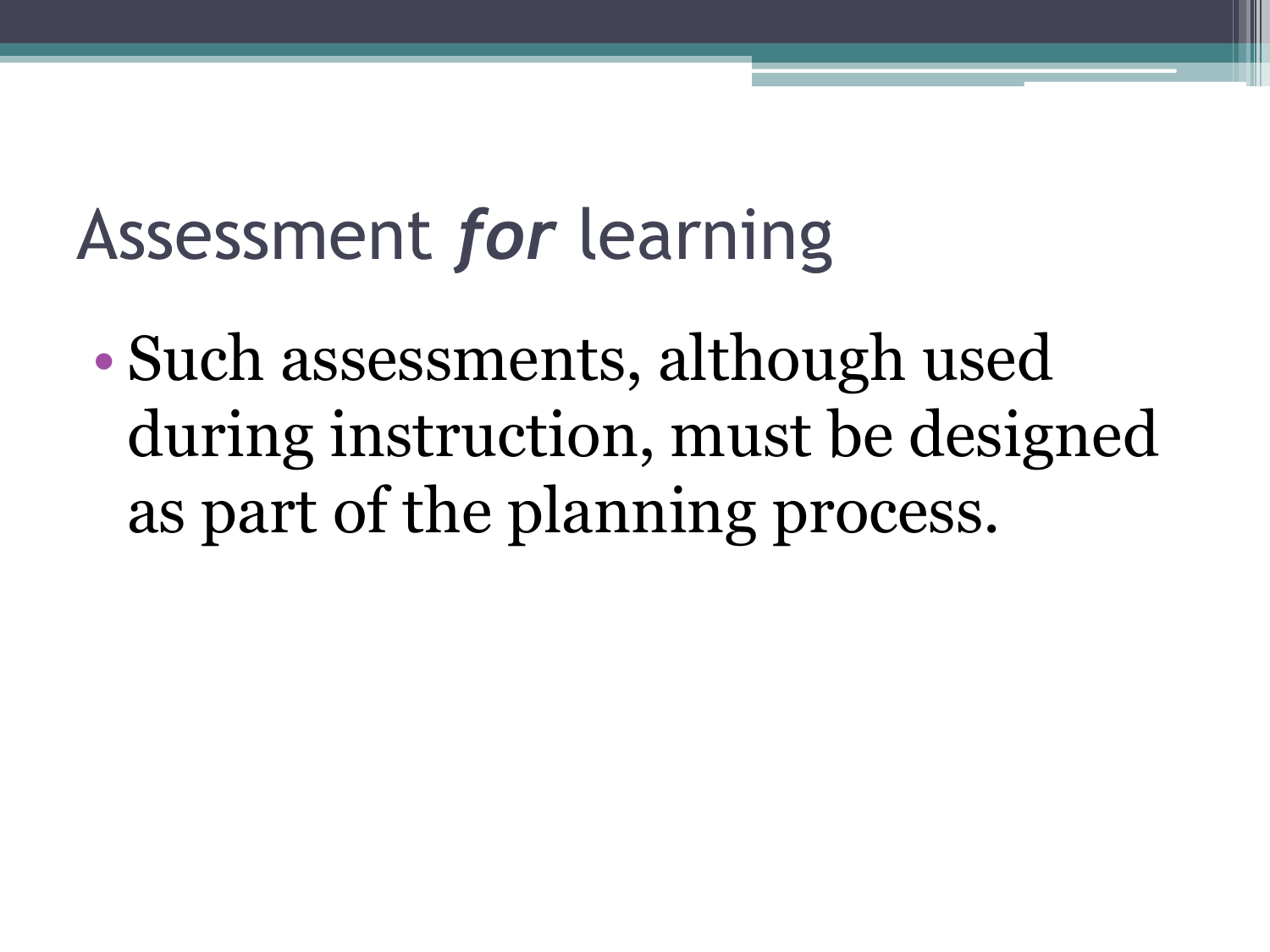### Assessment *for* learning

• These formative assessment strategies are ongoing and may be used by both teachers and students to monitor progress toward understanding the learning outcomes.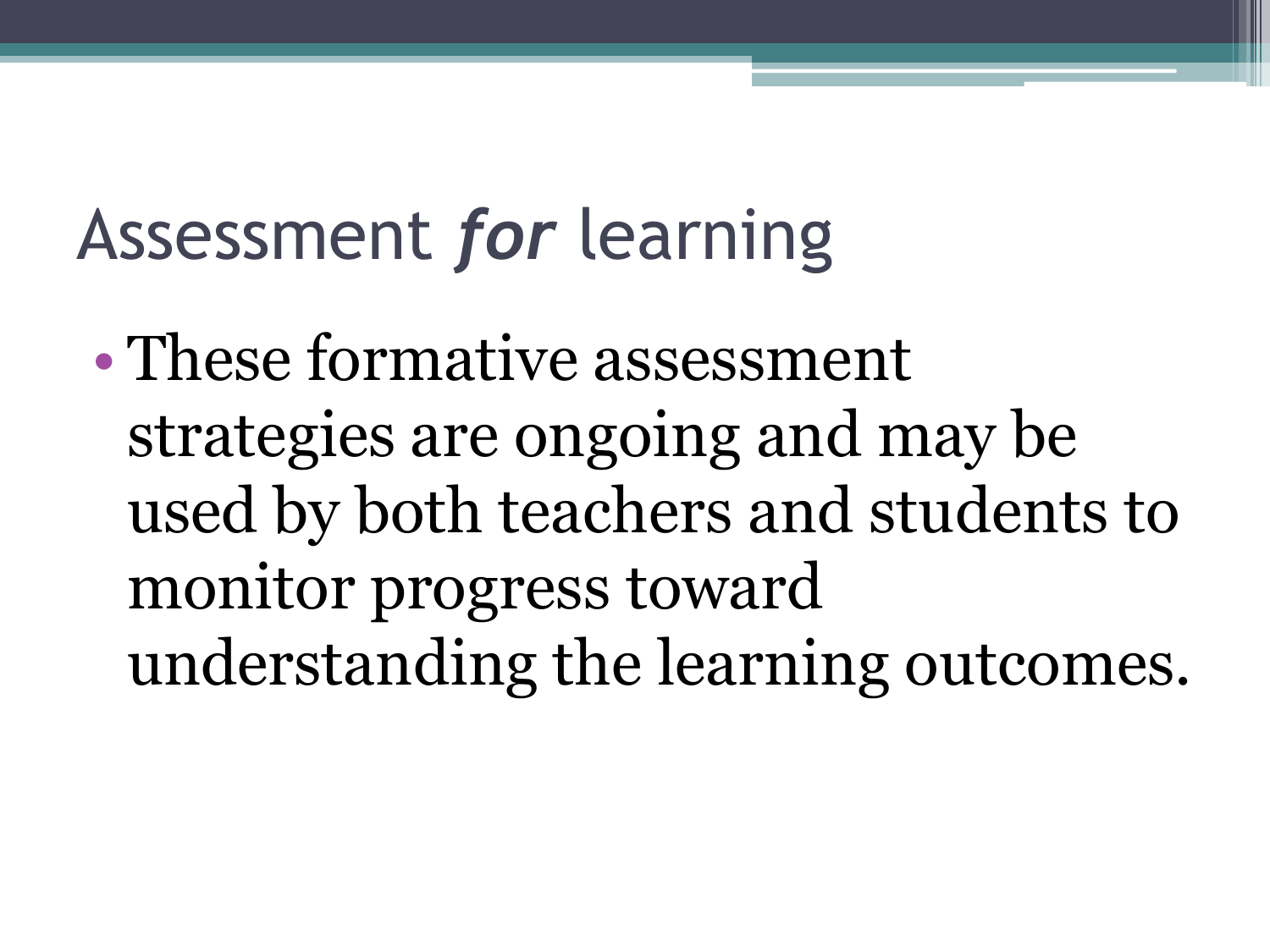#### Elements of 1f

- Congruence with instructional outcomes
	- Assessments must match learning expectations
- Criteria and standards
	- Expectations must be clearly defined
- Design of formative assessments
	- Assessments for learning must be planned as part of the instructional process
- Use for planning
	- Results of assessment guide future planning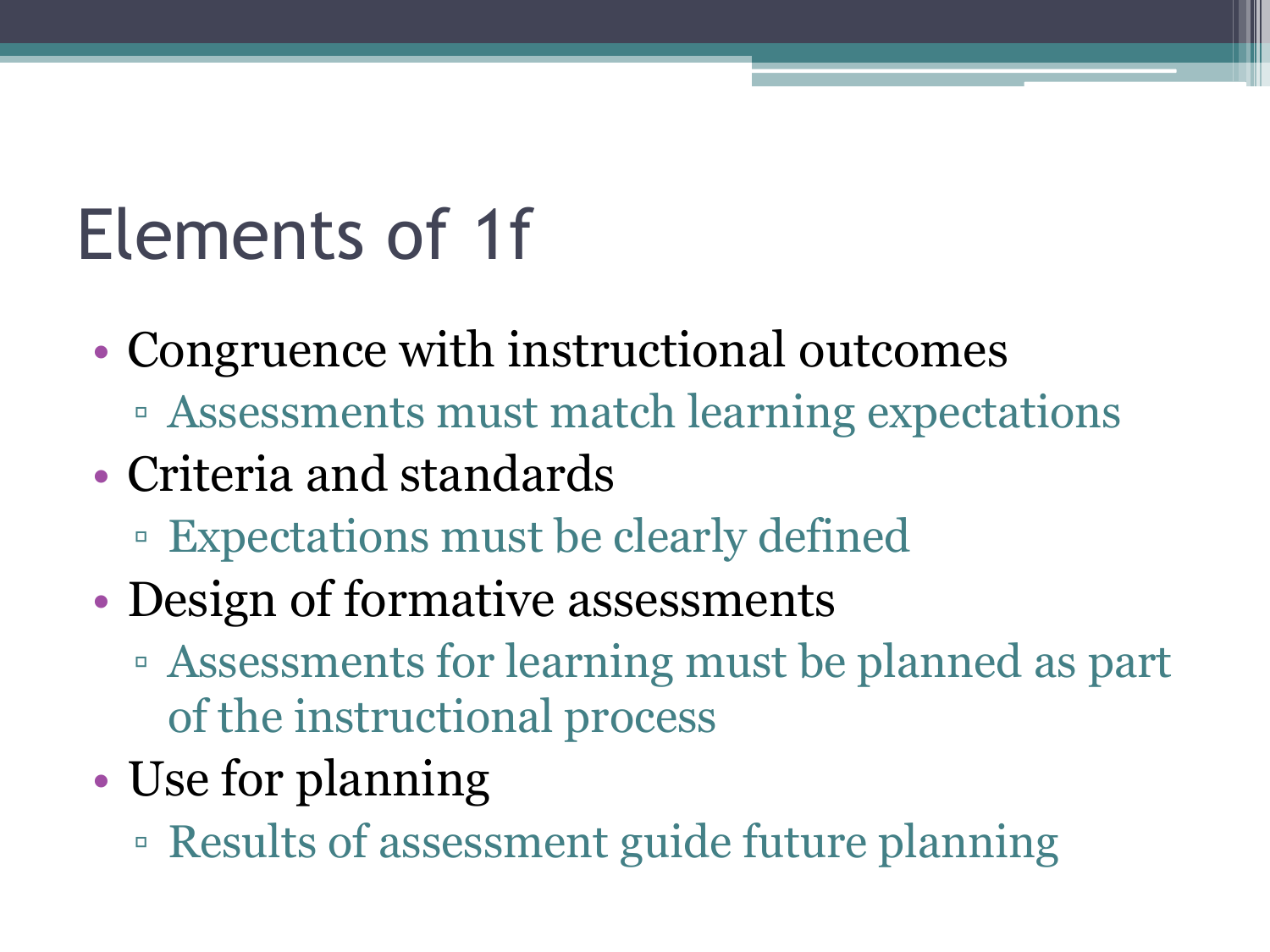#### **Indicators**

- Lesson plans indicating correspondence between assessments and instructional outcomes
- Assessment types suitable to the style of outcomes
- Variety of performance opportunities for students
- Modified assessments available for individual students as needed
- Expectations clearly written with descriptors for each level of performance
- Formative assessments designed to inform minuteto minute decision making by the teacher during instruction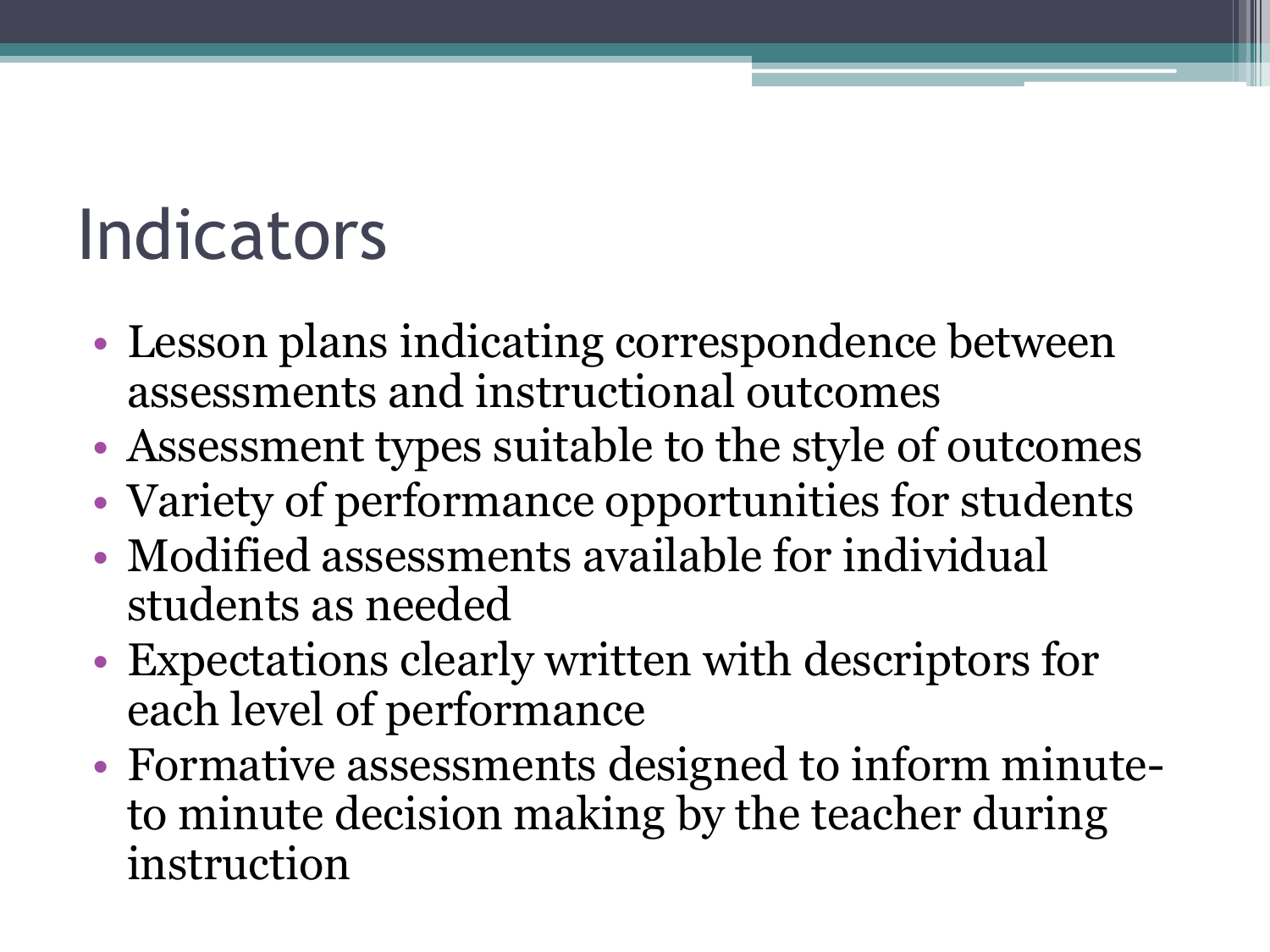#### Unsatisfactory – Level 1 Critical Attributes

- Assessments do not match instructional outcomes
- Assessments lack criteria
- No formative assessments have been designed
- Assessment results do not affect future plans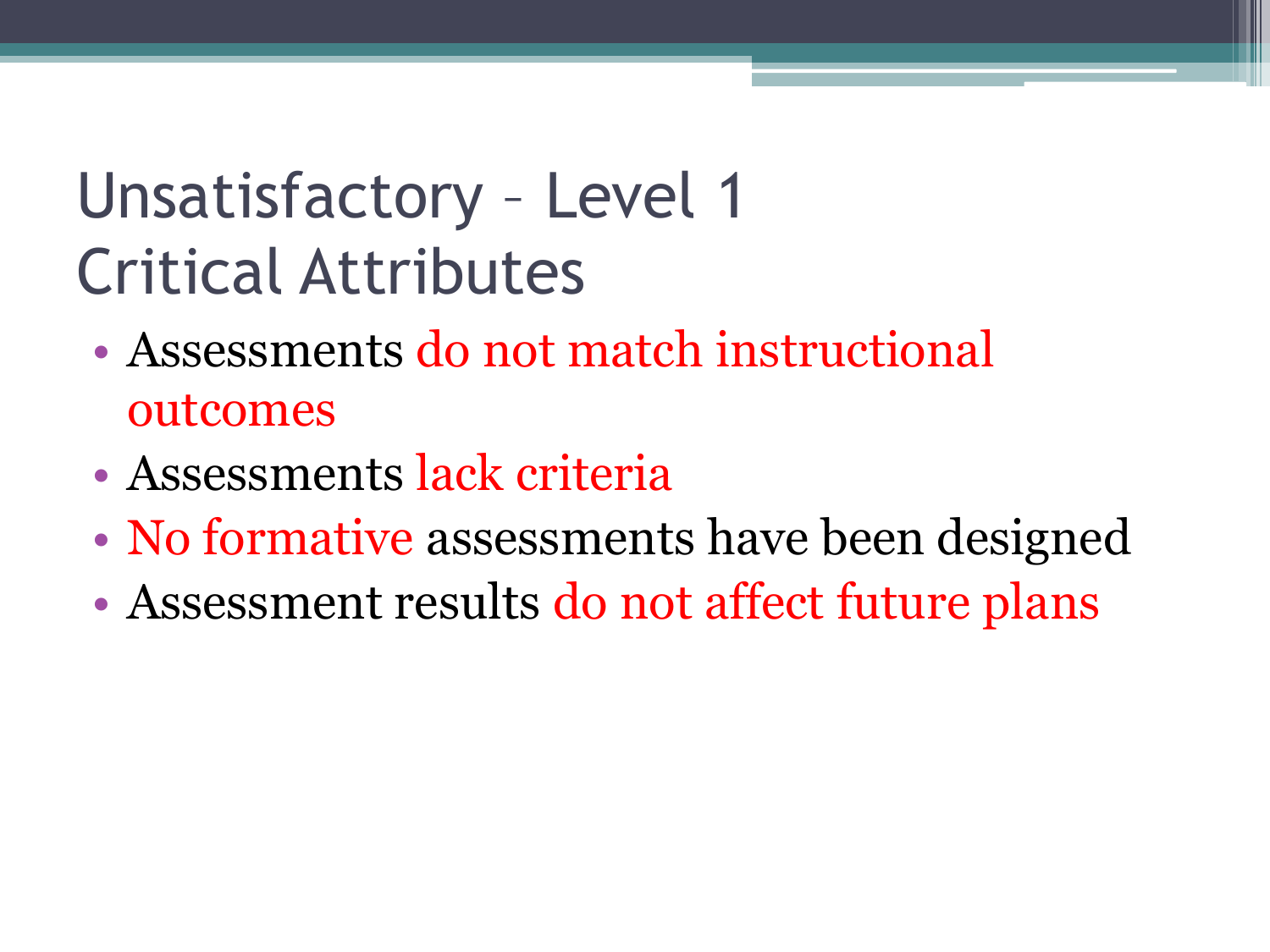#### Excellent – Level 4 Critical Attributes

- Assessments provide opportunities for student choice
- Students participate in designing assessments for their own work
- Teacher-designed assessments are authentic with real-world application as appropriate
- Students develop rubrics according to teacher specified learning objectives
- Students are actively involved in collecting information from formative assessments and provide input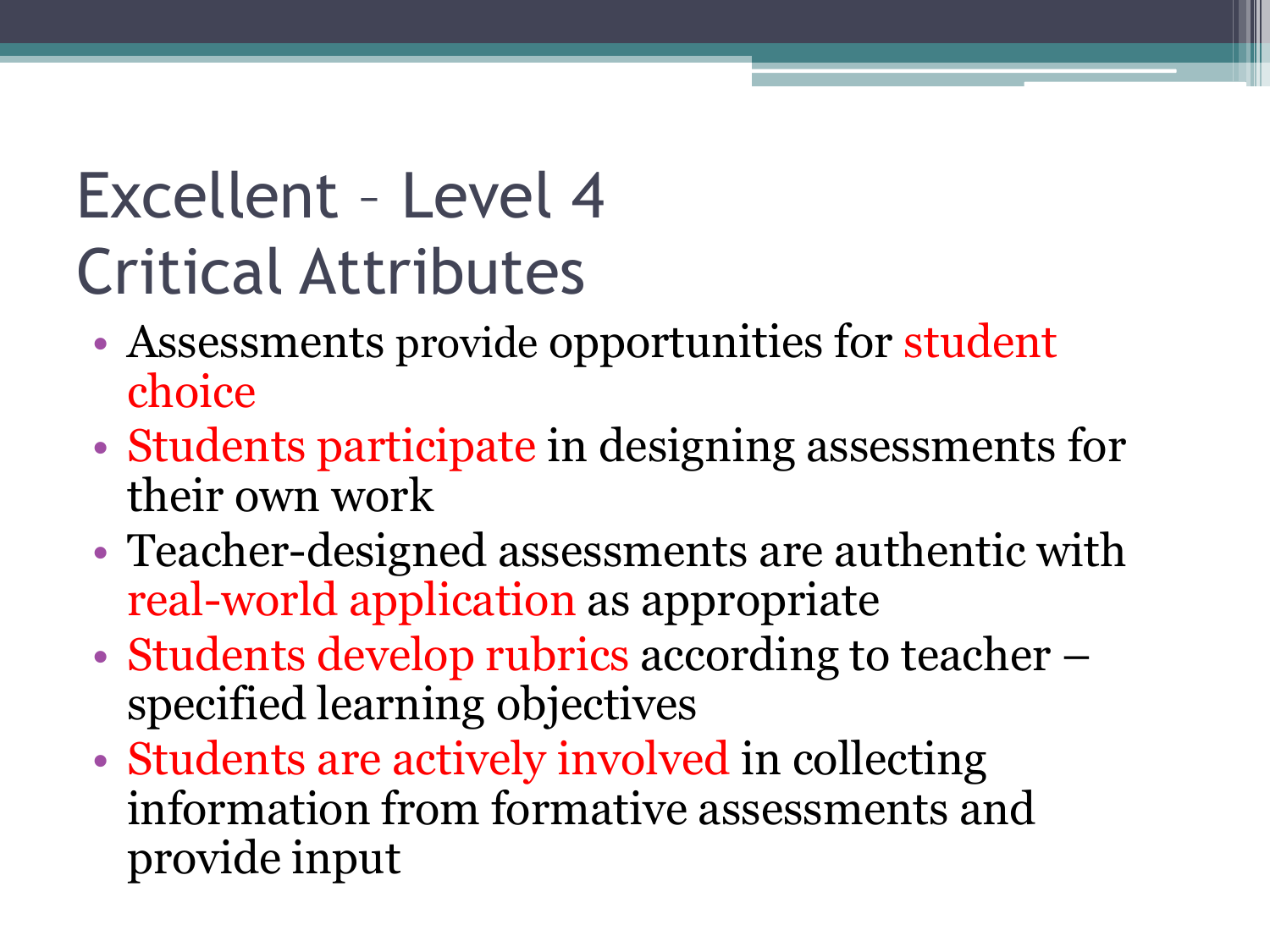#### Needs Improvement – Level 2 Critical Attributes

- Only some of the instructional outcomes are addressed in the planned assessments
- Assessment criteria are vague
- Plans refer to the use of formative assessments, but are not fully developed
- Assessment results are used to design lesson plans for the whole class, not individual students